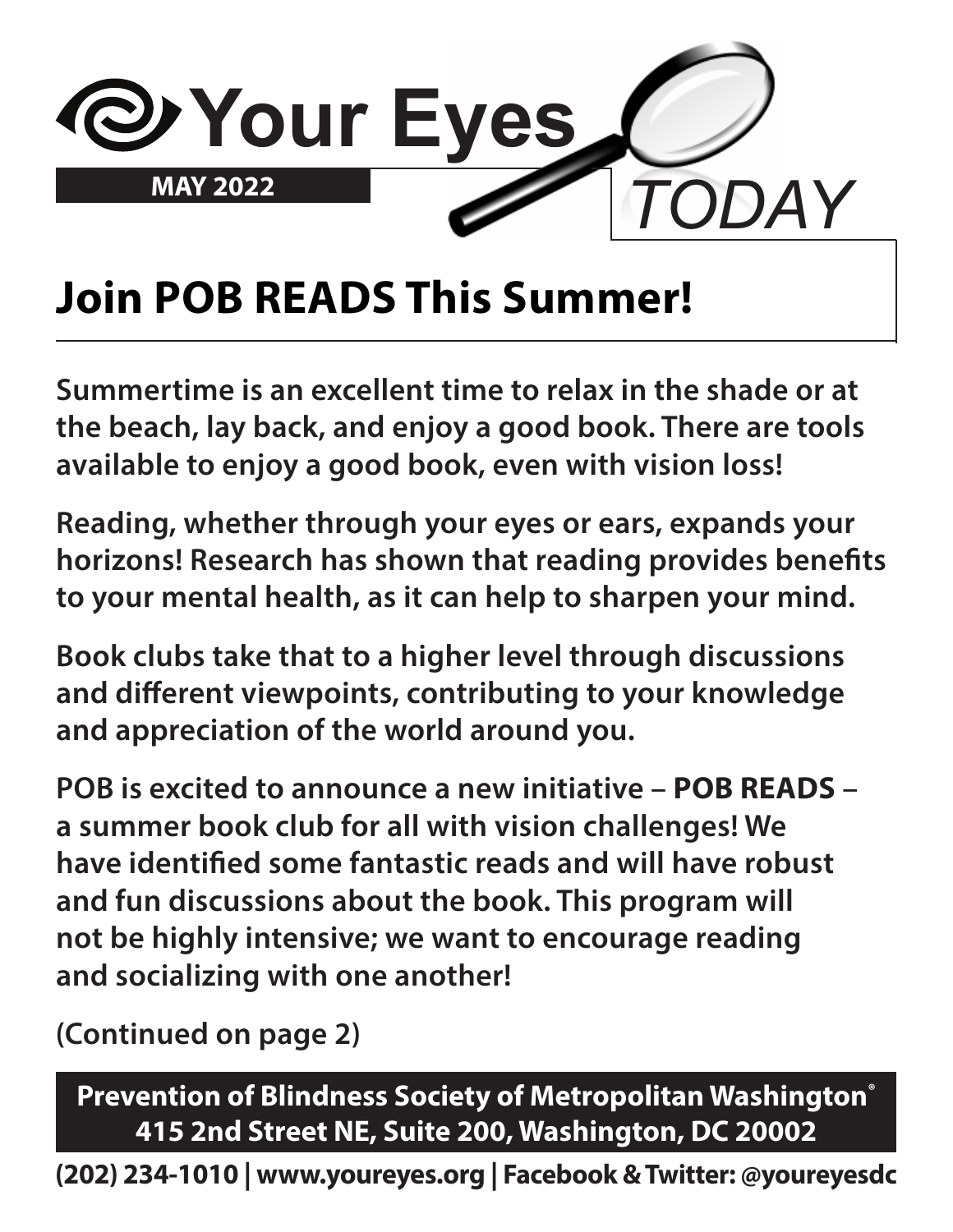## **News & Updates**

## **Join POB READS This Summer!**

#### **(Continued from page 1)**

**The selected titles are available for free through the National Library Service for the Blind and Print Disabled, also known as the Talking Books Program. You can access titles in two ways: Via download to a personal device through the Braille and Audio Reading Download (BARD) mobile application and website or through the United States Postal Service. Visit www.loc.gov/nls or call 800-424-8567 for more information.**

**If you would like to learn more about signing up for the Talking Books program, call the POB Low Vision Resource and Information Hotline at (301) 951-4444.**

**The selected titles are also available on Audible, a fee-based audiobook library available on smartphones and tablets. For more information, visit www.audible.com.**

**POB's Virtual Book Club will meet monthly in June, July, and August. Participants will receive a special gift from POB!**

**Sign up online at www.pobreads.org.**

**Need assistance? Contact Sean Curry at (202) 234-1010, ext. 233, or scurry@youreyes.org.**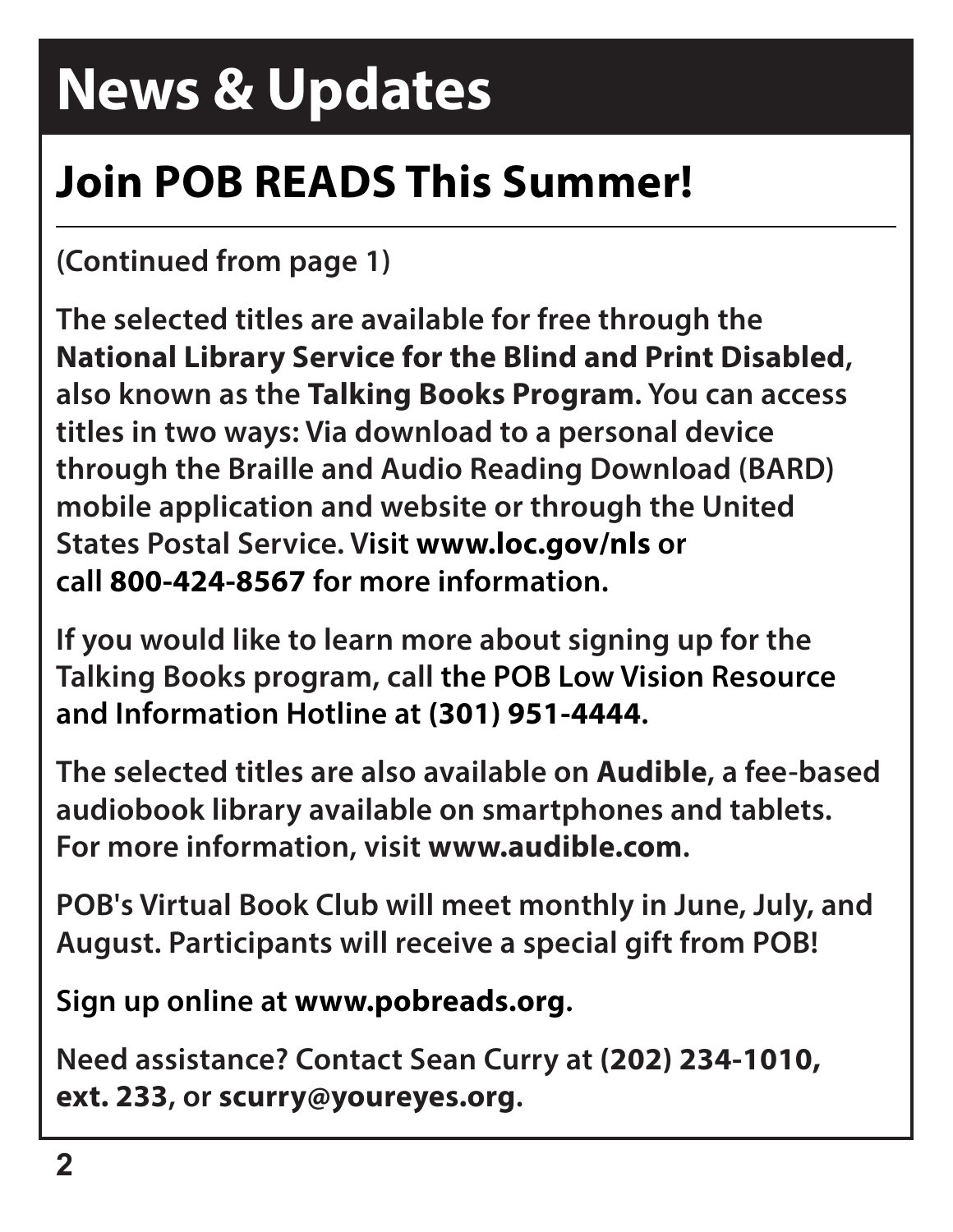## **Dr. Nguyen's Nook**

## **Solutions for Your Computer Needs**

**By Hang Nguyen, O.D.**

**Many of us must utilize a computer to access emails, pay bills, research, and more. It is already difficult to learn the bells and whistles of a computer, and it becomes even more complicated when things are hard to see.** 

**I tend to show patients the high contrast, large font keyboards from Keys-U-See for keyboards. These large font keyboards come in different contrasts depending on the user's needs. If a separate keyboard is not possible (i.e. laptop), there are large font, high contrast stickers that can be placed on each individual key or a keyboard overlay that goes over the entire keyboard.**

**Oftentimes, I recommend placing high contrast tactile markings on specific keys to help remember or feel the button that needs to be pressed. This marking is typically a bright bump dot or a piece of Velcro.**

**To learn about additional solutions, call the POB Low Vision Resource and Information Hotline at (301) 951-4444.**

**Hang Nguyen, O.D., is a low vision specialist at Low Vision Services. To schedule an appointment, call (703) 652-7803.**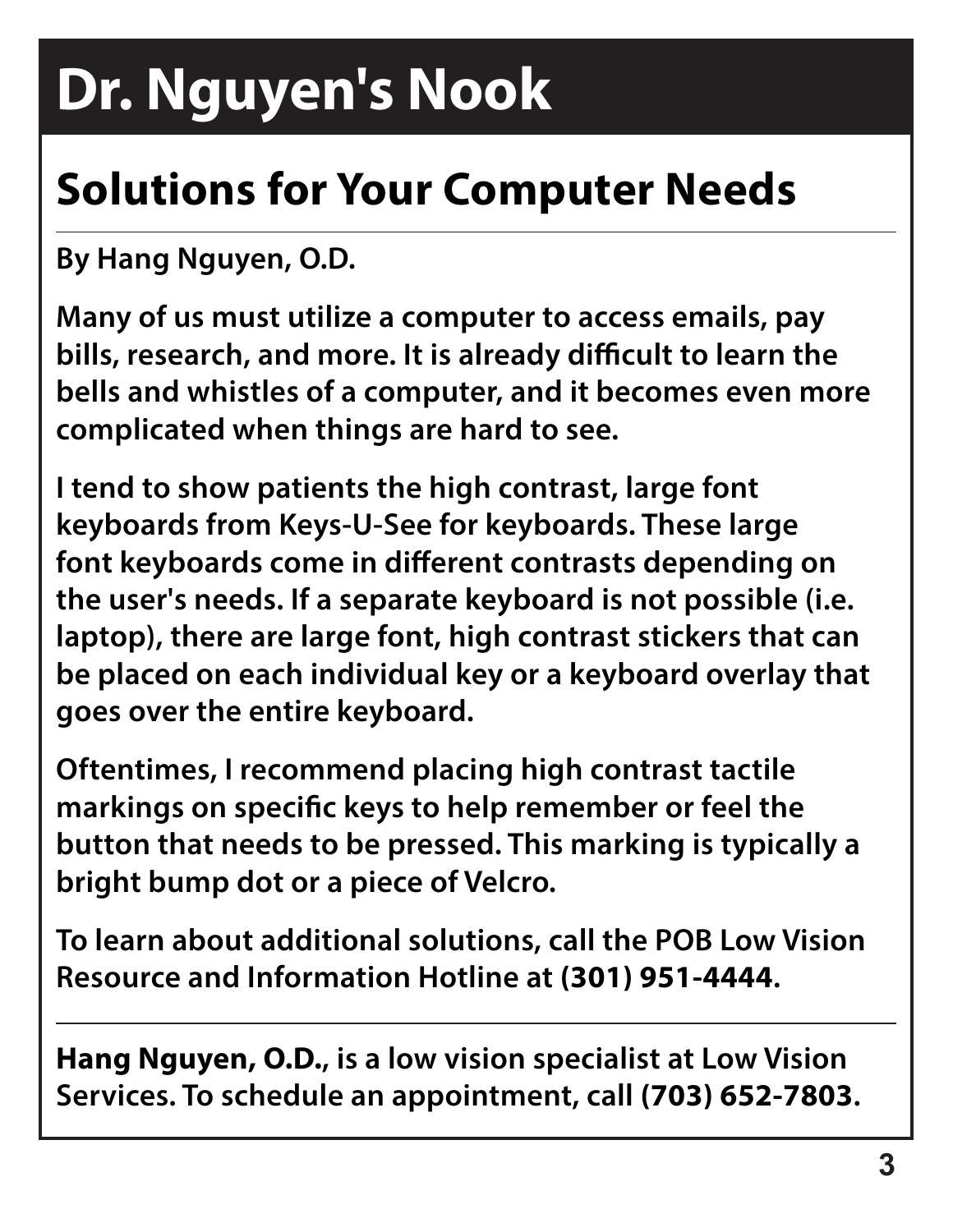# **Calendar of Events**

**Healthy Vision Month**

#### **MAY 2022**

**To register for an event, call (301) 951-4444 at least 24 hours prior to the event.**

#### **TUE 10**

**11:30 a.m. – 12:30 p.m. • Low Vision Support Group Join Obadah Moushmoush, M.D., Washington National Eye Center Ophthalmology Resident, to learn about maintaining healthy vision. Bring your questions! Hosted by Washington National Eye Center.**



**D.C. Library Center for Accessibility Update 6 p.m. – 7 p.m. • Stargardt's Network Virtual Event Join Patrick Timony, Adaptive Technology Librarian, to learn about the library's available resources!**



#### **What's the Deal with JAWS? 1 p.m. - 2 p.m. • Tech Talk Tuesdays**

**JAWS is a computer screen reader program that enables those who are blind to access the computer. Learn the benefits of this great program.**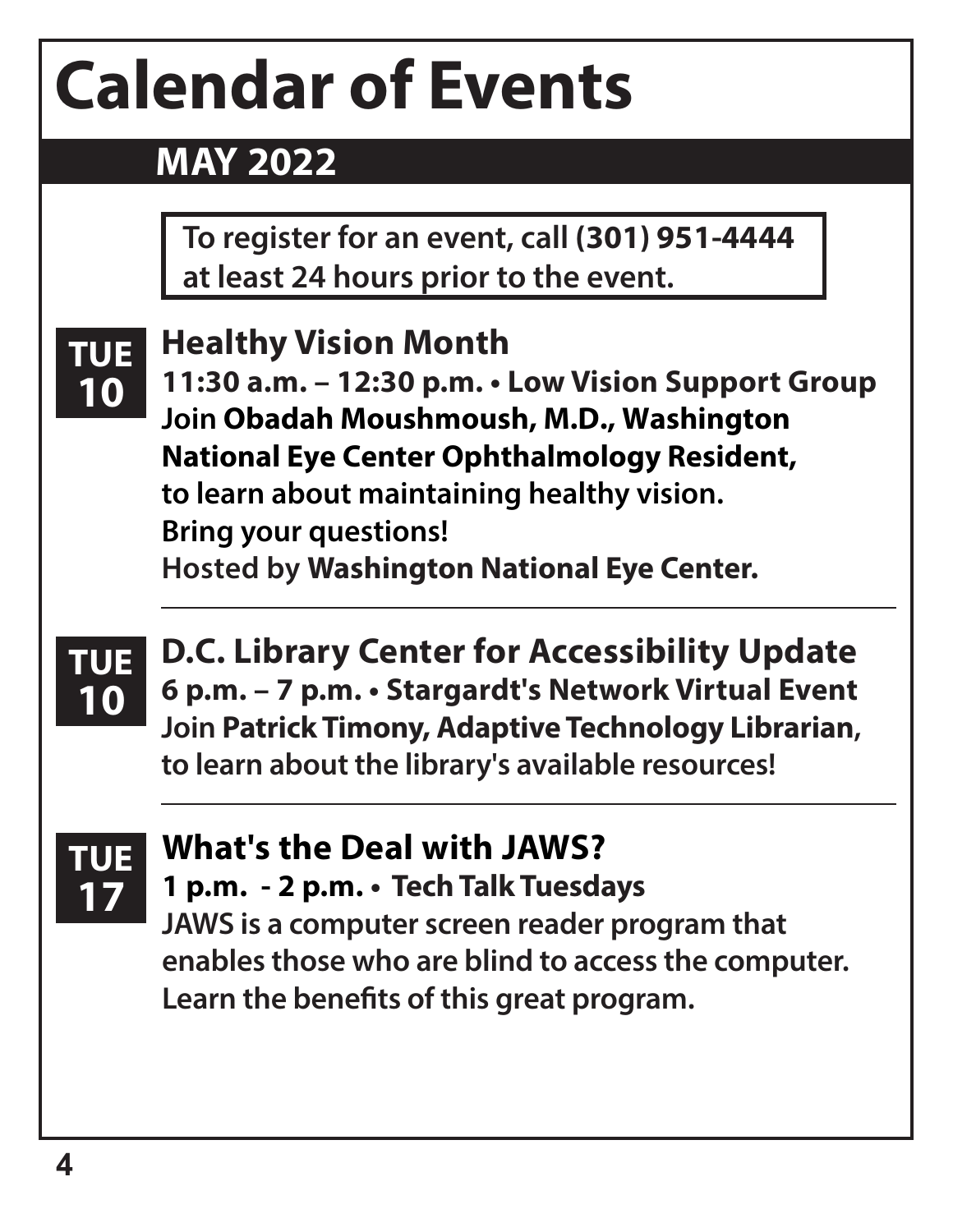#### **MAY 2022 (continued)**

**To register for an event, call (301) 951-4444 at least 24 hours prior to the event.**



**Public Health and Low Vision WED Low Vision Town Hall Meeting 11:00 a.m. - 12:30 p.m. • Special Event Join Omar Mohiuddin, OTR/L, MS, MPH, CLVT, Duke Eye Center, to about how researchers are working to improve the care, resources, and services available to those with sight loss! Call (301) 951-4444 to receive Zoom joining information – via computer or phone!**



#### **Healthy Vision Month**

**12 p.m. - 1 p.m. • Vision Resource Group Learn about the many helpful things we can do to keep our best sight. Join us and bring your questions! Friendship Heights Village Center 4433 South Park Avenue, Chevy Chase, MD To RSVP, call (301) 656-2797.**

**<sup>t</sup> FRI 27**

**Learn About Orientation & Mobility Training 1 p.m. - 2 p.m. • Low Vision Support Group Join Sariana Marrero Valez from the Virginia Department for the Blind and Vision Impaired to learn effective ways to navigate in public or on transit safely. Hosted by Charles E. Beatley, Jr. Central Library.**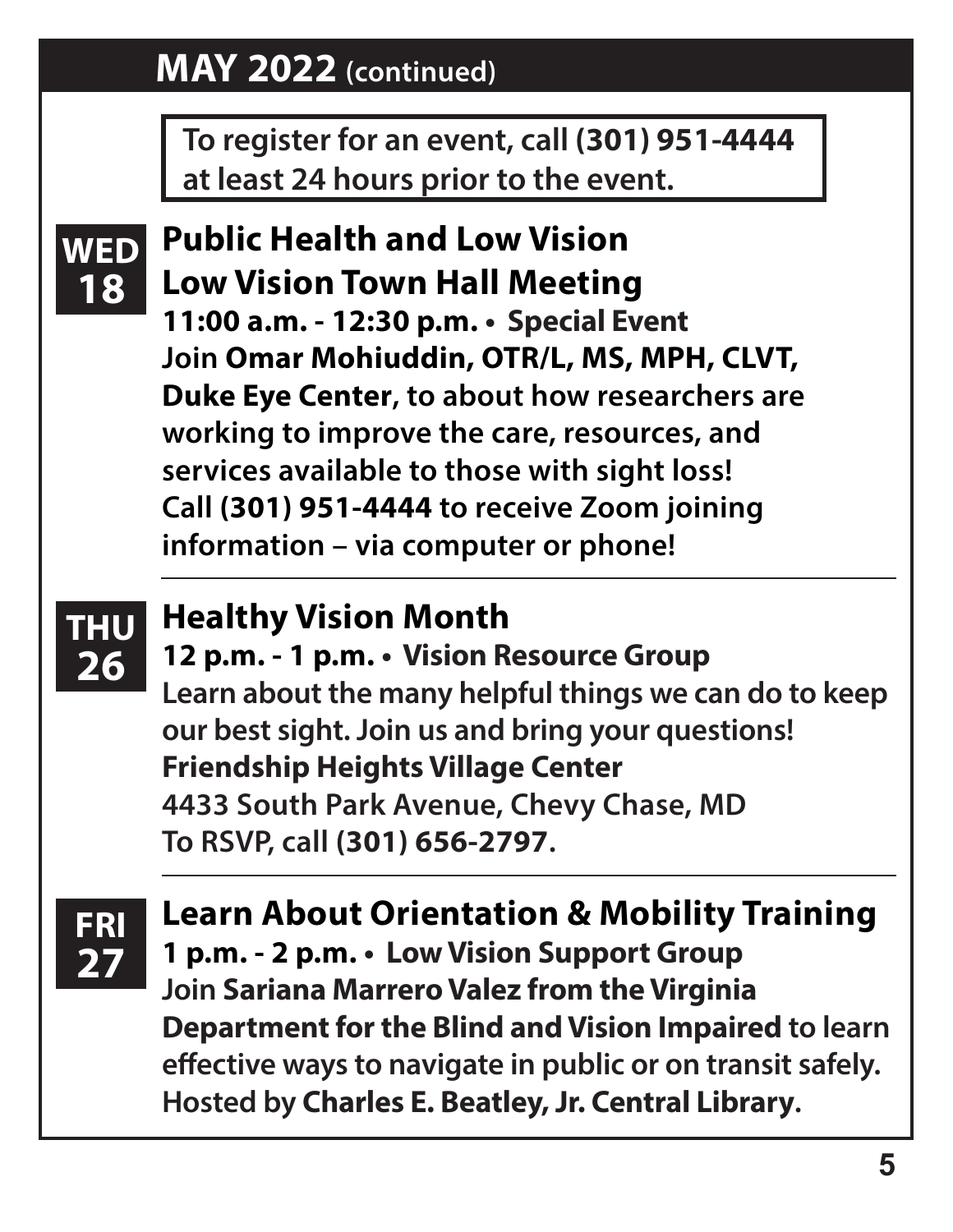## **Living with Low Vision**

## **Enjoy the Freedom to Read Your Way**

#### **By Tara Aziz**

**There are many ways individuals with low vision can enjoy books and stay informed and updated on current events.**

**Most public library branches carry a selection of large print and audiobooks to borrow. Ask your local librarian about your library's Talking Books program, too!**

**The Library of Congress National Library Service for the Blind and Print Disabled offers free audiobooks and magazines, braille books and magazines, a digital library called BARD (Braille and Audio Reading Download), and the BARD Mobile app, which you can use to access titles on your smartphone. Visit www.loc.gov/nls or call 800-424-8567 for more information.**

**Some publishers offer large-print magazines and newspapers. The New York Times (800-631-2580) publishes a weekly large-print version. Reader's Digest's (877-732-4438) Large Print edition publishes ten issues annually. The American Printing House for the Blind (800-223-1839) offers large print textbooks, cookbooks, dictionaries, and more.**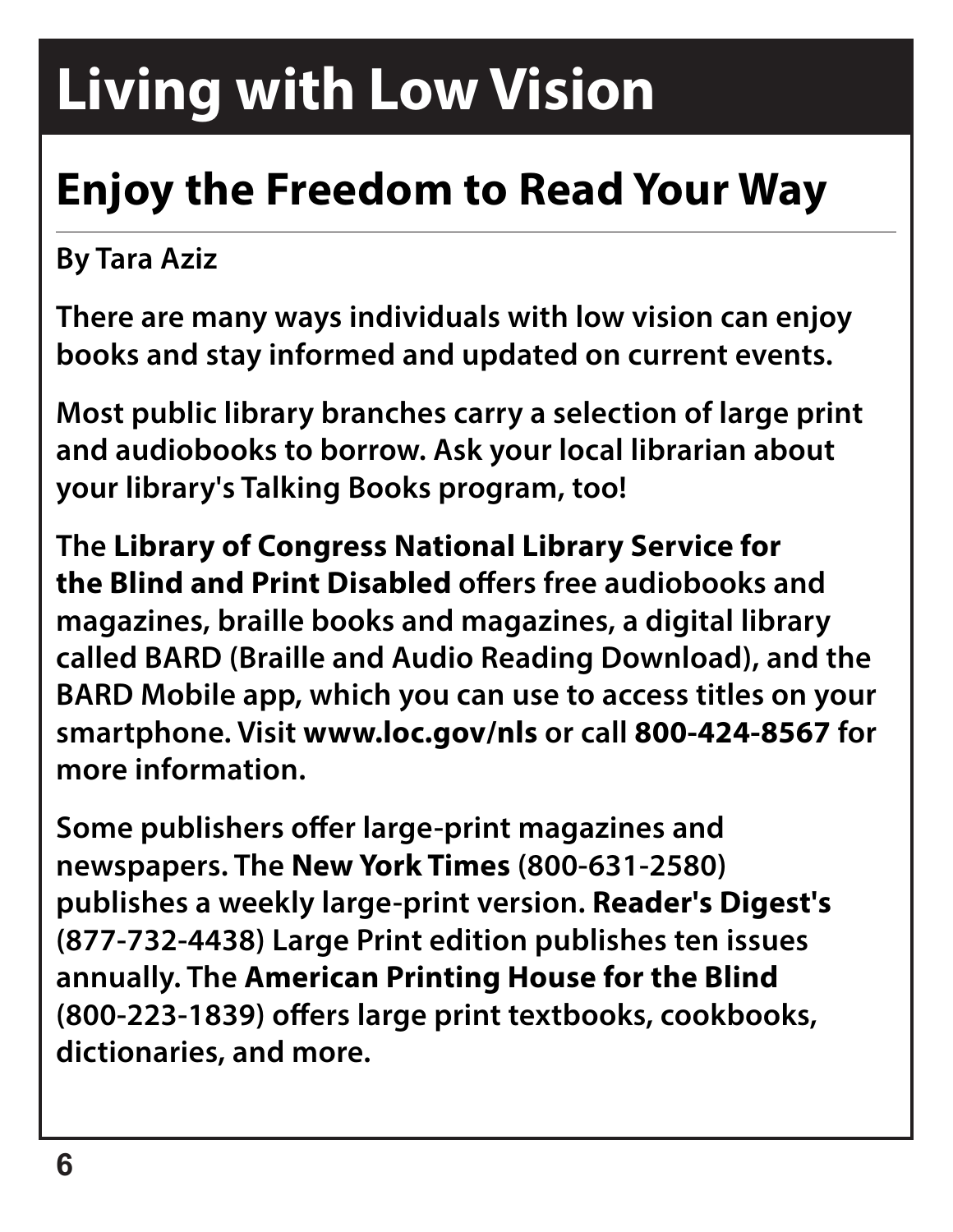## **Living with Low Vision**

### **Enjoy the Freedom to Read Your Way**

#### **(Continued from page 6)**

**Volunteers from the Metropolitan Washington Ear (MWE) read and record the Washington Post, excerpts from national and international newspapers, and other publications (including Your Eyes Today). MWE also provides a listing of local live theater and museum exhibits with verbal description and a list of local movies and daily television shows with audio description. To listen, you can use a special radio loaned by MWE, use your computer, or dial in by phone. Call (301) 681-6636 or visit www.washear.org for more information.**

**The National Federation of the Blind (NFB) NEWSLINE provides free access to more than 500 publications, including local, national, and international newspapers, magazines, weather alerts, local notifications, and more, in computer-generated voices. Access the service by dialing in, using a smartphone app, Amazon Alexa, or email. For more information, call (866) 504-7300.**

**To learn more, call the POB Low Vision Resource and Information Hotline at (301) 951-4444.**